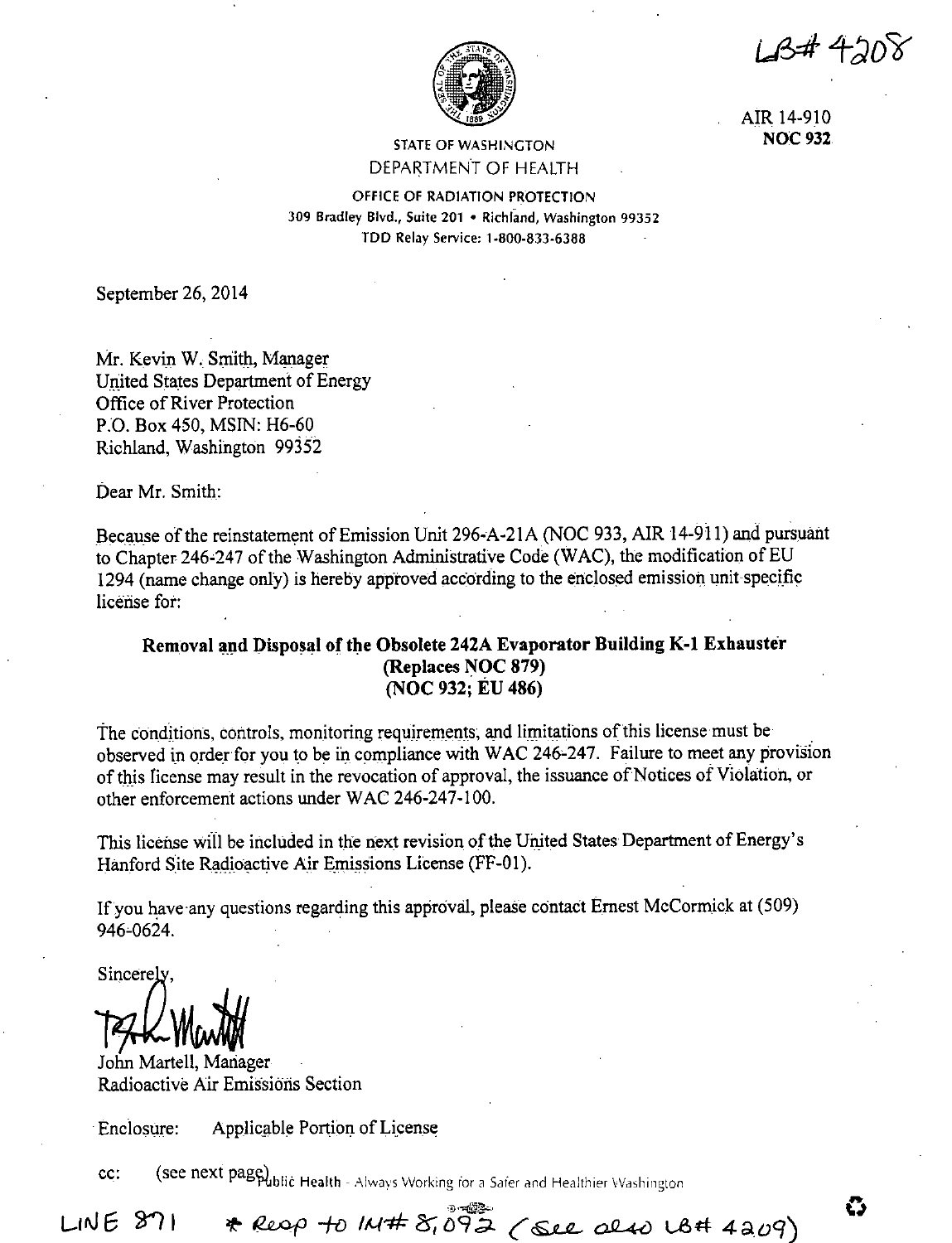cc: Ruth Allen, WRPS Matthew Barnett, PNNL Lee Bostic; BNI Dennis Bowser, USDOE-ORP Cliff Clark, USDOE-RL Jack Donnelly, WRPS Rick Engelmann, CHPRC Dennis Faulk, EPA *Gary* Fritz, MSA Phil Gent, Ecology Robert Haggard, BNI Dale Jackson, USDOE-RL Jessica Joyner, WRPS Reed Kaldor, MSA Paul Karschni\_a, CHPRC Ed MacAlister, USDOE-RL Ernest McCormick, WDOH Valarie Peery, Ecology Jolin Schmidt, WDOH Maria Skorska, Ecology JetfVoogd, **WRPS**  Davis Zhen, EPA Environmental Portal RAES Tracking:. NOC 932; EU 486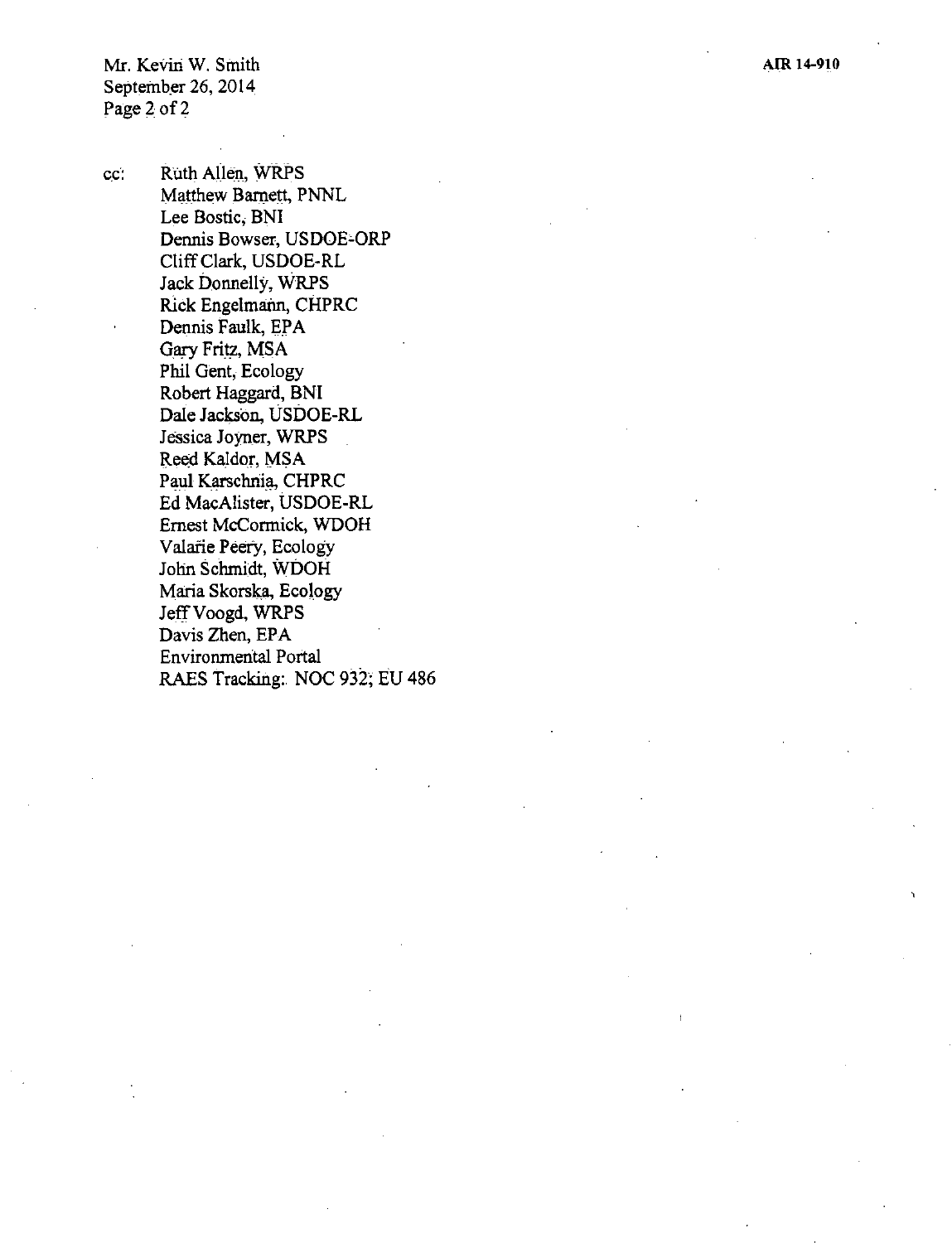Removal and Disposal of the Obsolete 242A Evaporator Building K-1 Exhauster( AIR 14-910 9/26/2014 932 Replaces NOC 879)

# Conditions (state only enforceable: WAC 246-247-040(5), 060(5) if not specified)

- I) The total abated emission limit for this Notice of Construction is limited to 1.50E-04 mrem/year to the Maximally Exposed Individual (WAC 246-247-040(5)). The total limit on the Potential-To-Emit for this Notice of Construction is limited to  $1.50E-04$  mrem/year to the Maximally Exposed Individual (WAC 246-247-030(21)).
- 2) The proposed action will be to remove, package, and properly dispose of the following equipment at an approved disposal facility:

• TURBINE BUILDING AND INTERNALS - The sample lines will be contained to reduce the potential for contamination to escape.

• STACK MONITORING EQUIPMENT AND CABINET - The sampling lines that are potentially radiologically contaminated will be removed from the stack and the cabinet.

• STACK/FANS/MOTORS: The stack may be removed in two sections. The top section is the duct. The bottom section may be disconnected from the fan duct connections and from the concrete slab. Each fan assembly includes a fan, electric motor, support base, inlet air-operated damper, and inlet and outlet flexible connections. The potential for radiological contamination exists within this equipment.

• CROSSOVER PLENUM - The plenum, including piping, tubing, and supports will be removed. The air sample lines and instrument sensing lines that originate at the HEPA filter units will be contained to prevent release of internal contamination. The potential for radioactive contamination exists within the crossover plenum.

## 3) **The Annual Possession Quantity-is limited to the following radioriuclides (Curies/yea'r)::**

| Alpha - 0                                                                                                                                                     | 2.08E-08 | Beta - $0$                                                                                   | 1.54E-04                                 |
|---------------------------------------------------------------------------------------------------------------------------------------------------------------|----------|----------------------------------------------------------------------------------------------|------------------------------------------|
| Based on Am-241 All Alpha<br>radioactivity was attributed to Am-241<br>The total radioactivity for all<br>radionuclides is limited to 1.54E-04<br>Curies/year |          | Sr-90 The total radioactivity for all<br>radionuclides is limited to 1.54E-04<br>Curies/year | All Beta radioactivity was attributed to |

# 4) ABATEMENTTECHNOLOGY-ALARACT's

Controls such as fixatives, covers, wrapping, containment tents, or glove bags will be utilized in accordance with HNF-5183, "Tank Farms Radiological Control Manual." Abatement controls for the following As Low As Reasonably Achievable Control Technology (ALARACT) Demonstrations wilf also be followed:

• ALARACT 4.1 Tank Farm ALARACT Demonstration for Packaging and Transportation of Waste.

• ALARACT 12.1 Tank Farm ALARACT Demonstration for Packaging and Transportation of Equipment and Vehicles.

• ALARACT 15.1 Tank Farm ALARACT Demonstration for Size Reduction of Waste Equipment for Disposal.  $(WAC 246-247-060(5))$ 

5) CONTAMINATION CONTROL-exceeding Table 2-2 values

Radioactive material with removable contamination levels in excess of 100 times the latest revision of HNF-5183, Tank Farms Radiological Control Manual, Table 2-2 values shall have additional packaging controls such as double wrapping, use of bags or other controls. (WAC 246-247-060(5))

# 6) WDOH NOTIFICATION-Final Disposal WDOH will be notified when the obsolete K-1 Exhauster filters and housing units are removed as a single unit for final disposal. WDOH will perform a final inspection verifying disposal of the filter and housing unit prior to closeout of this NOC. (WAC 246-247-060(5))

- 7) WDOH NOTIFICATION- Leakage prior to disposal If the activities of this NOC are implemented in stages a contamination survey of the filter housing will be performed at a minimum of once every 180 days to verify containment. WDOH will be notified if the activity on the contamination survey exceeds 11,000 dpm/ 100 square centimeter smearable beta activity, at potential leak locations.  $(WAC 246-247-060(5))$
- 8) CONTAMINATION CONTROL- contamination surveys At a minimum, pre and post-job contamination surveys (smears) shall be taken. (WAC 246-247-060(5))  $^{\circ}$
- 9) CONTAMINATION CONTROL-Monitoring standards Radiological monitoring shall be in accordance with the latest revision of HNF-5183, Tank. Farms Radiological Control Manual.. (WAC 246-247-060(5))